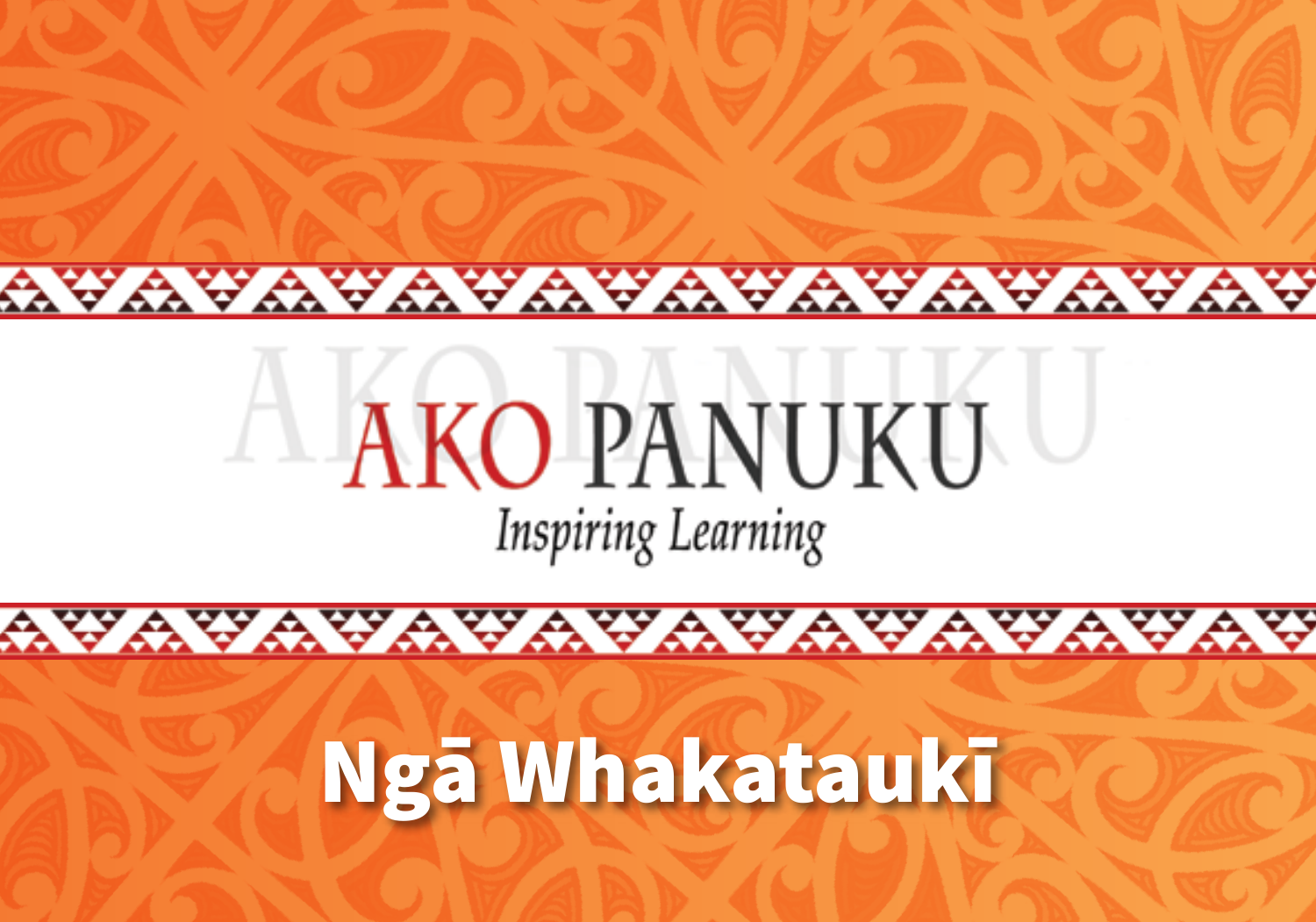#### Ko tā te rangatira kai, he körero.



wawawawawawawa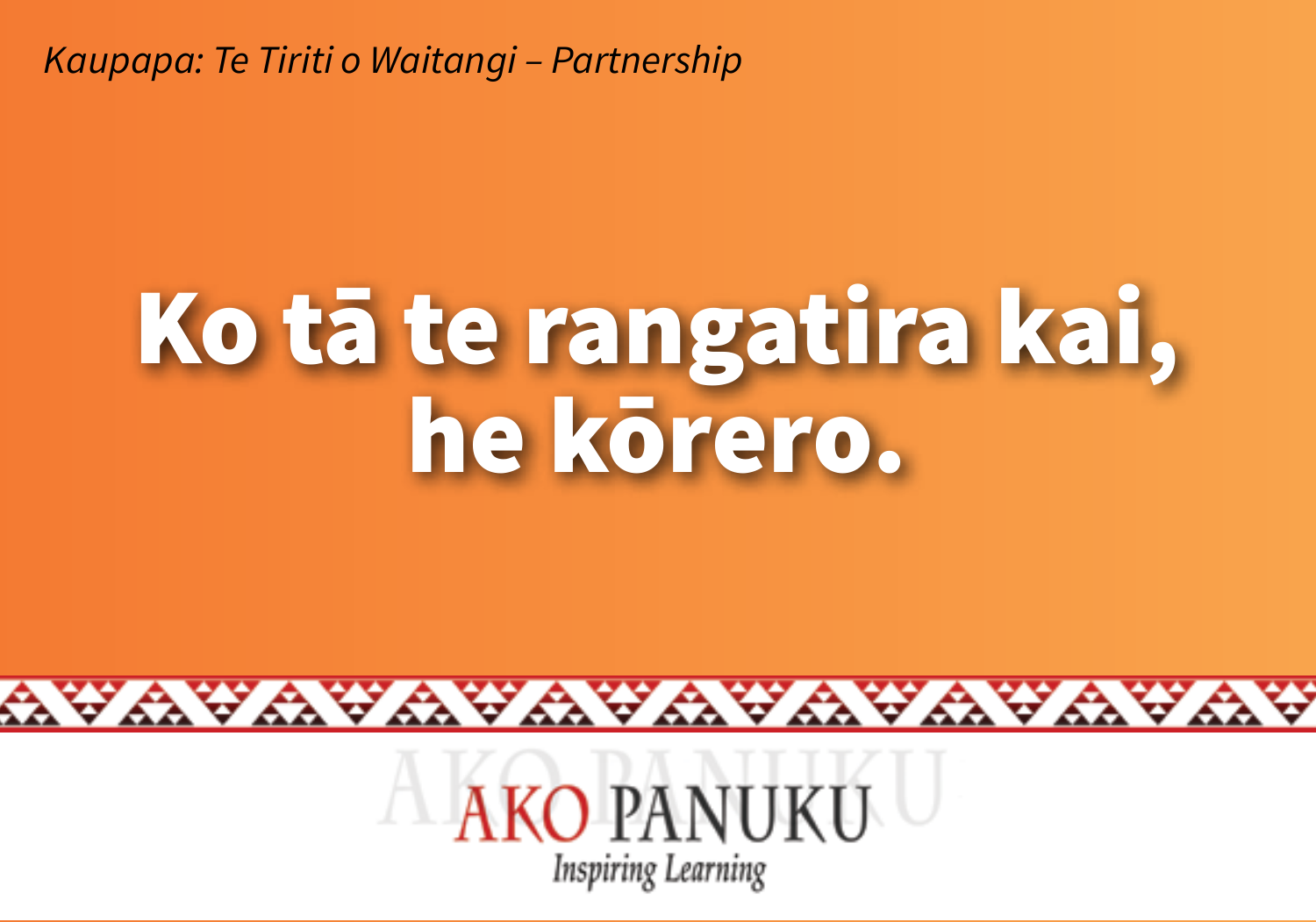## The food of leaders is discussion.



wawawawawawawa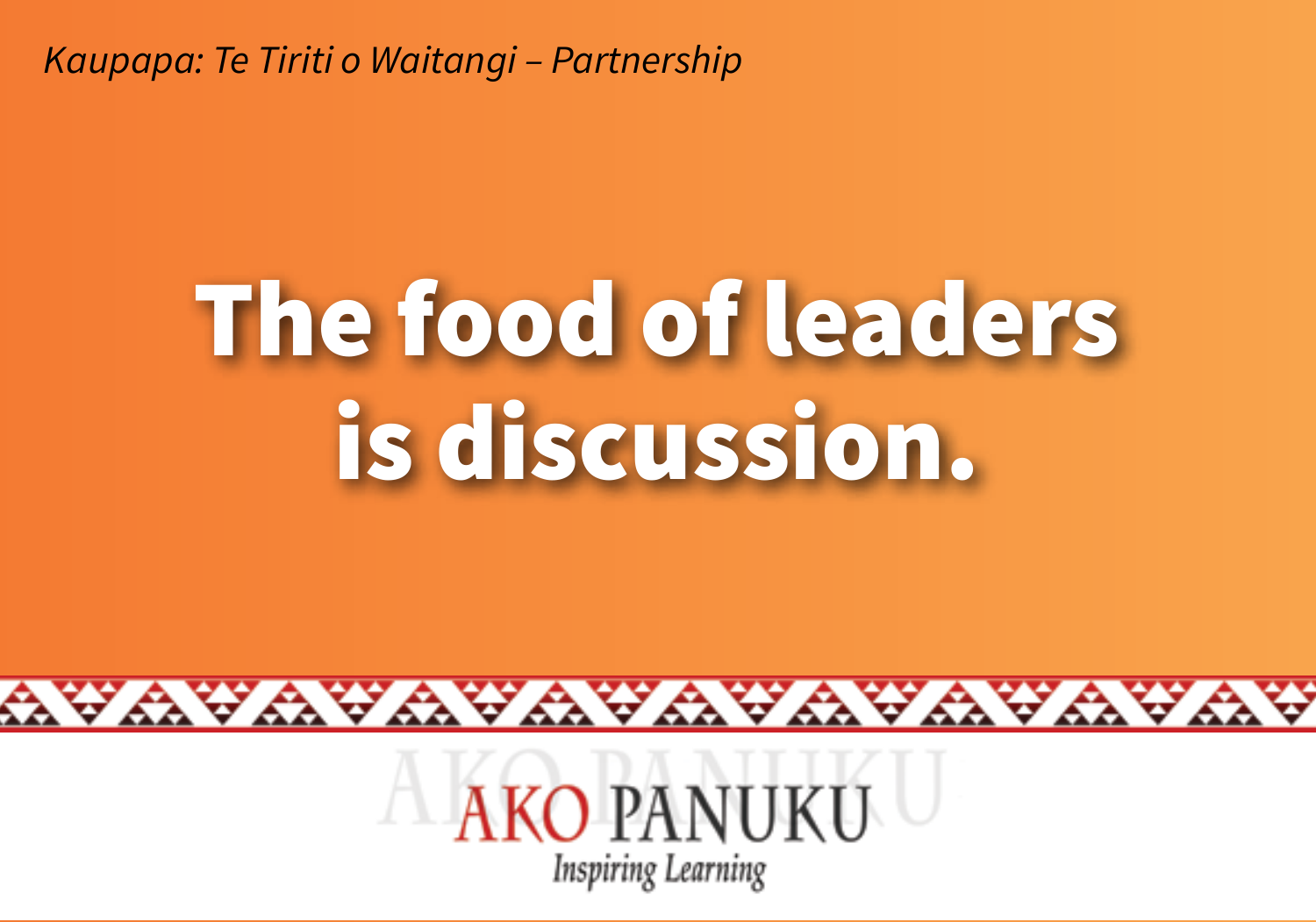#### Me he manawa tītī.



YAYAYAYAYAYAYAYAYAYA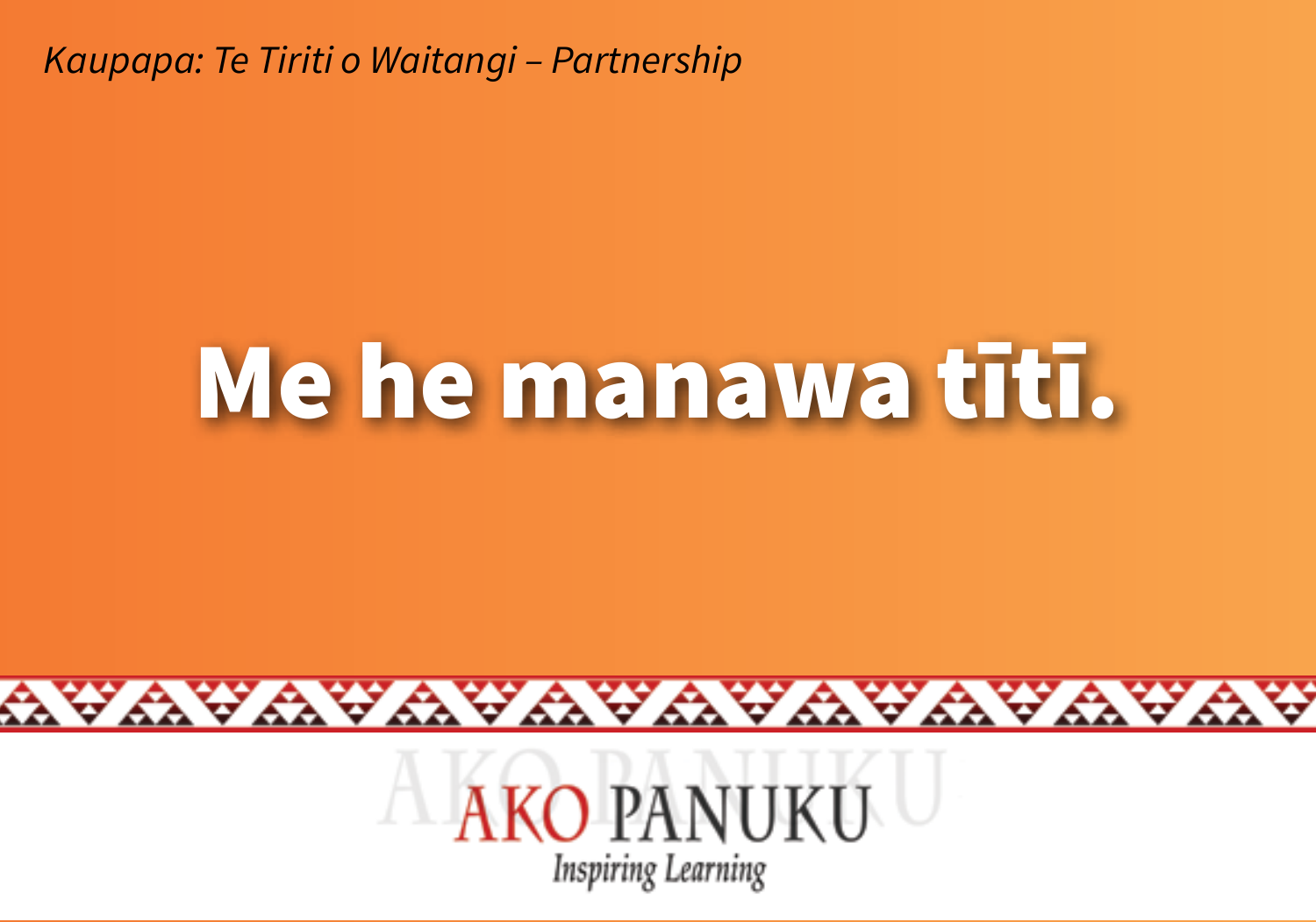### **Be stout of heart** like the titi.



wawawawawawawawa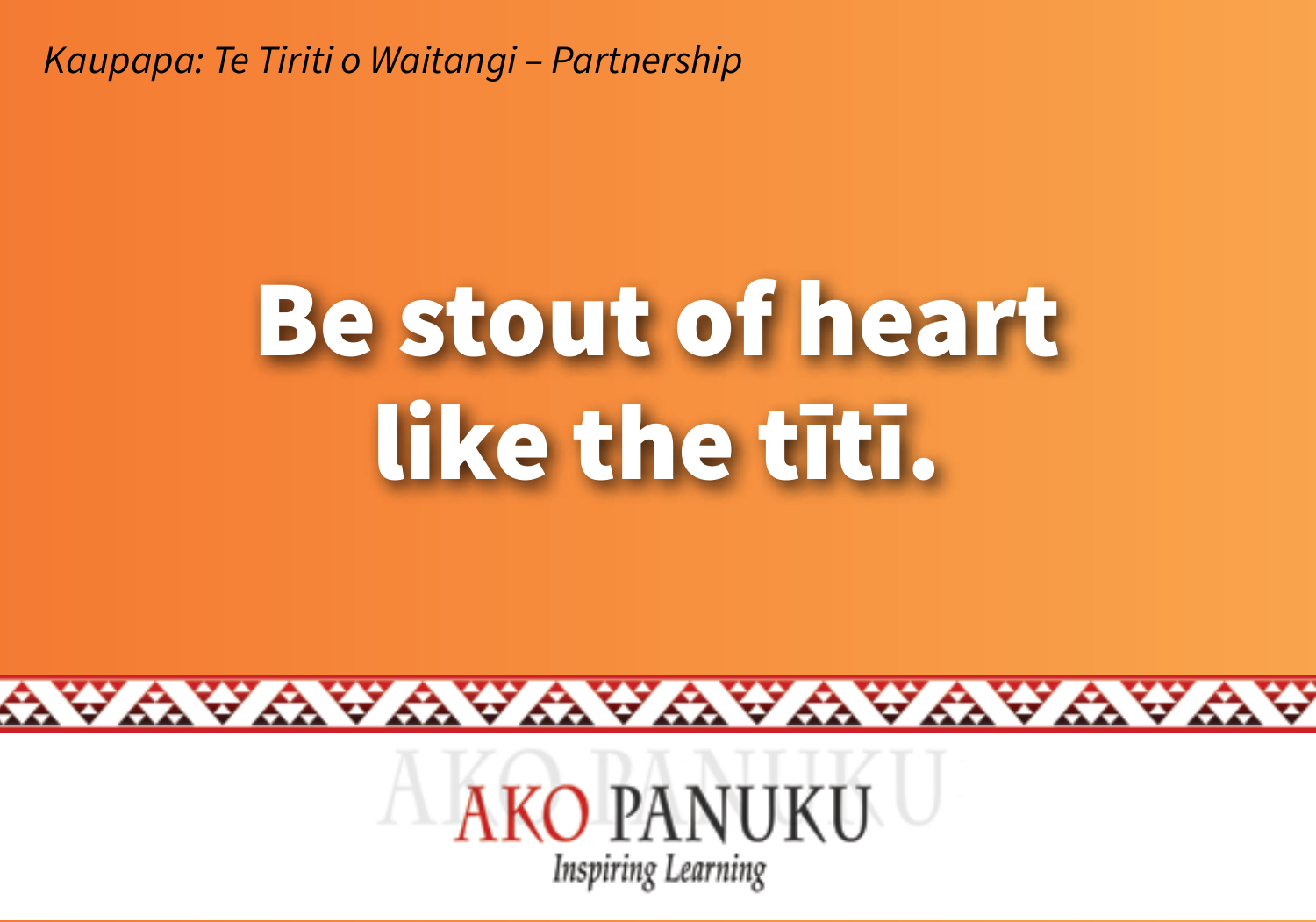# Mō tātou, ā, mō ngā uri ā muri ake nei.



YAYAYAYAYAYAYAYA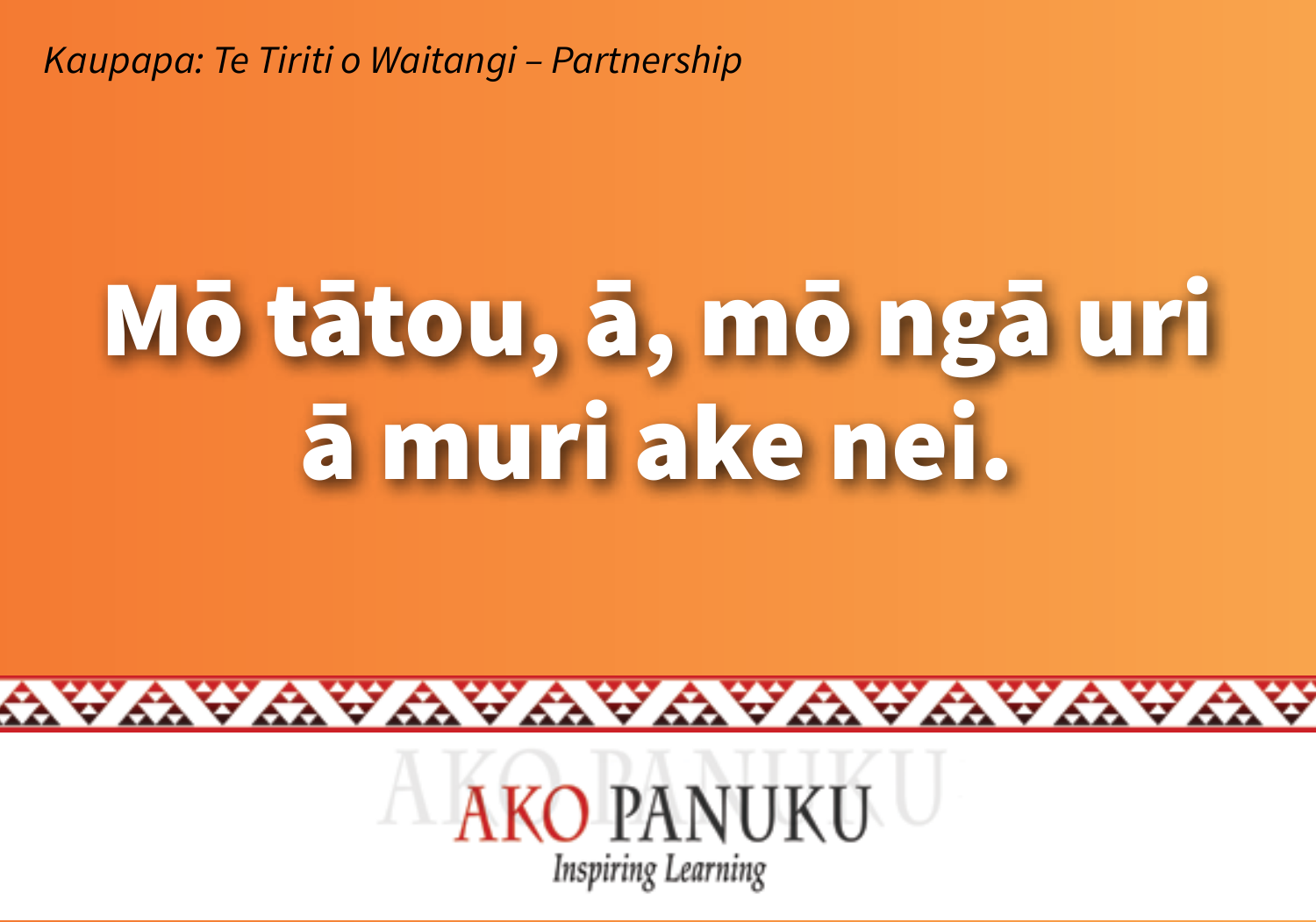# For us and for the generations that follow.



YAYAYAYAYAYAYAYA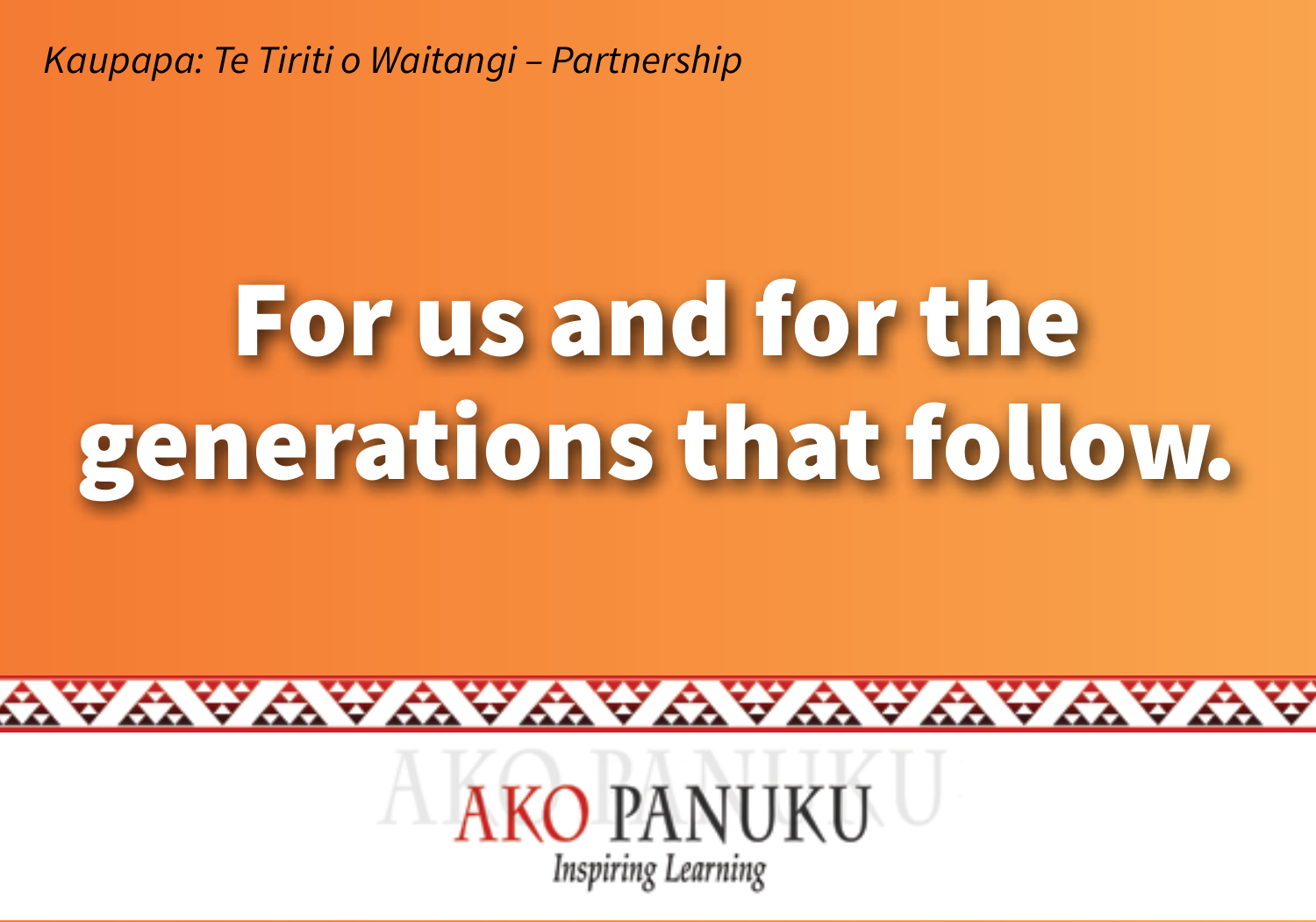# Tūwhitia te hopo, mairangitia te angitū!



wawawawawawawa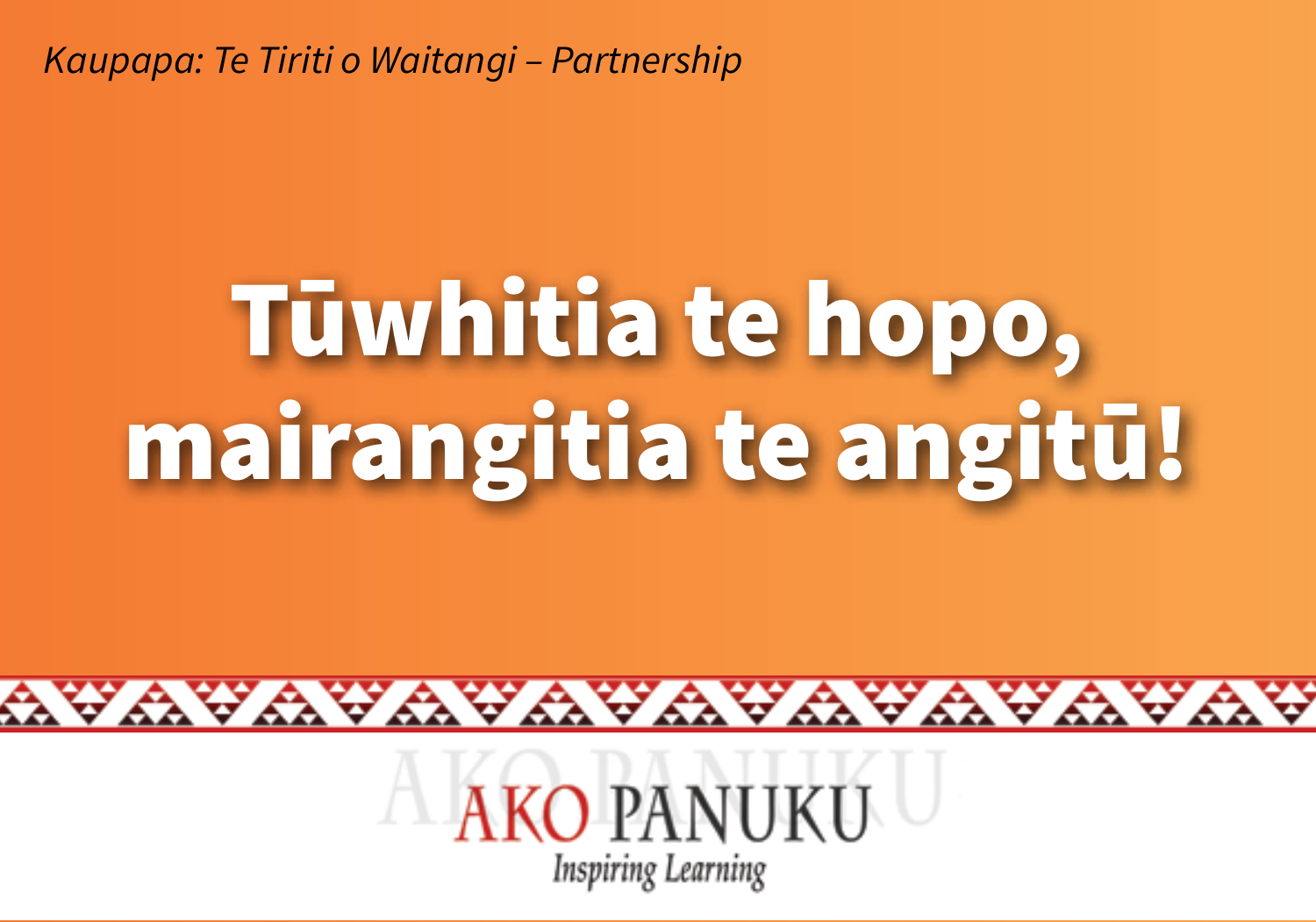# **Feel the fear and** do it anyway!

**KO PANUKU Inspiring Learning** 

YAYAYAYAYAYAYAYAYA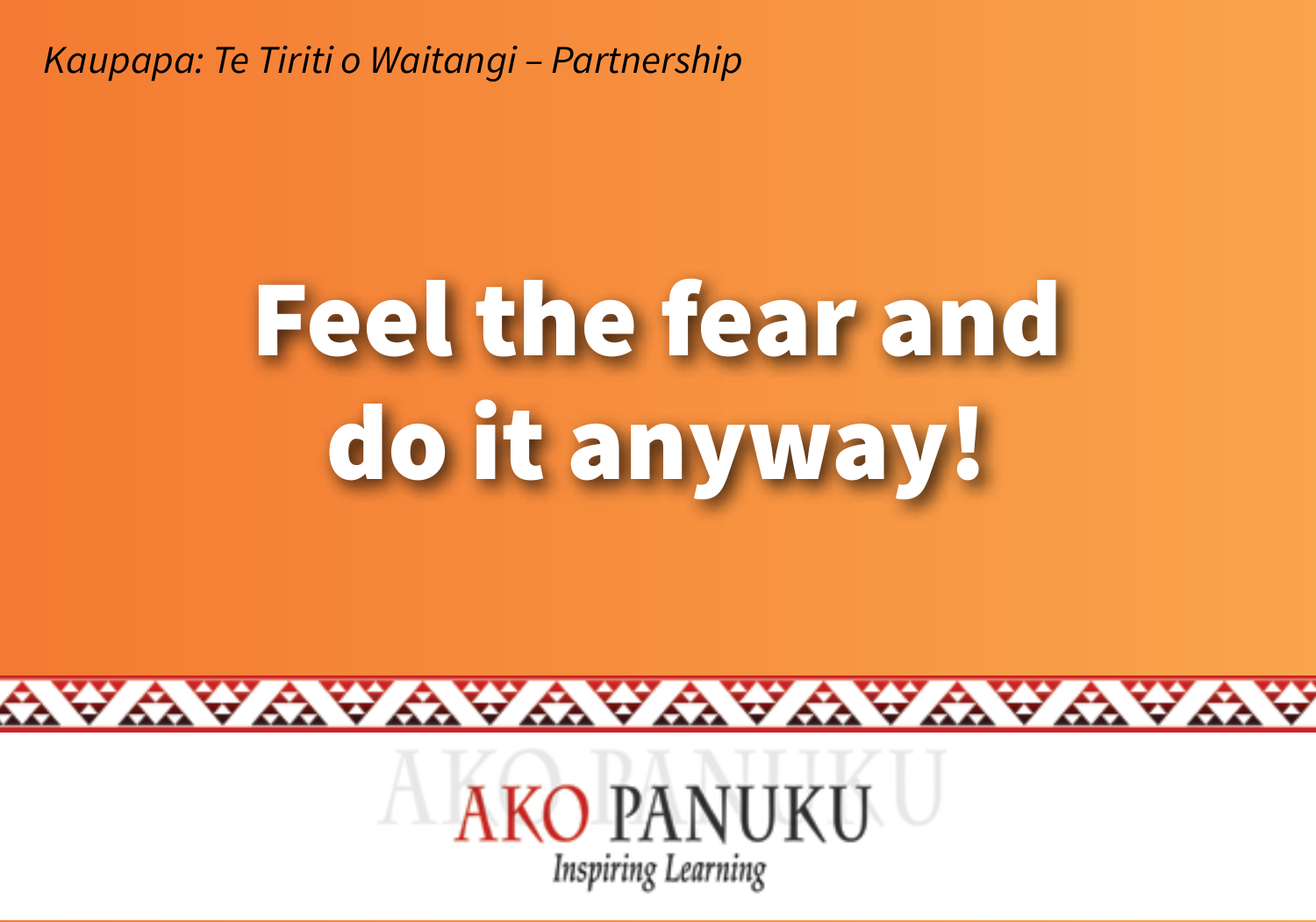## He pai ake te iti i te kore.



YAYAYAYAYAYAYAYA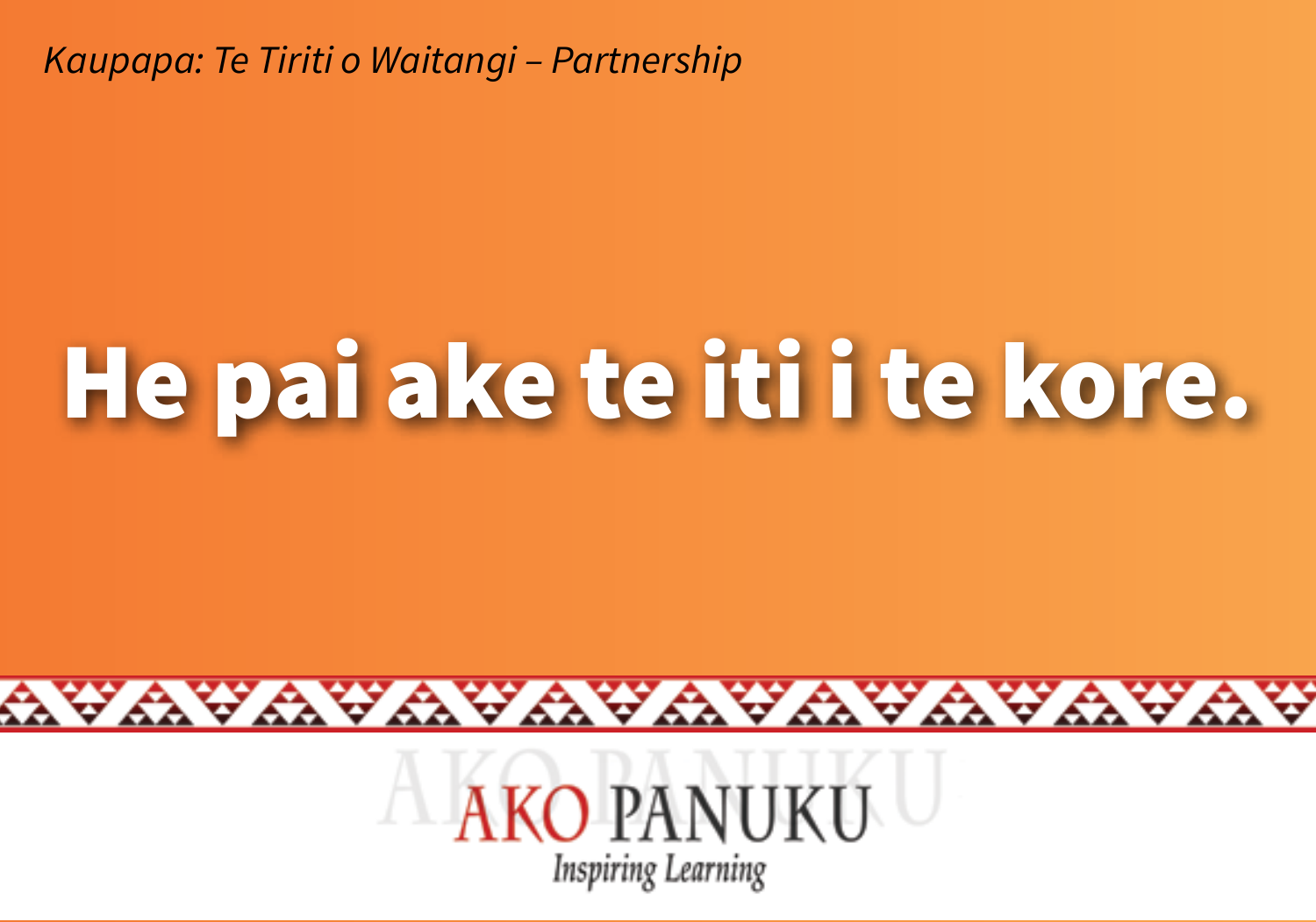# **A little is better** than nothing.



wawawawawawawawa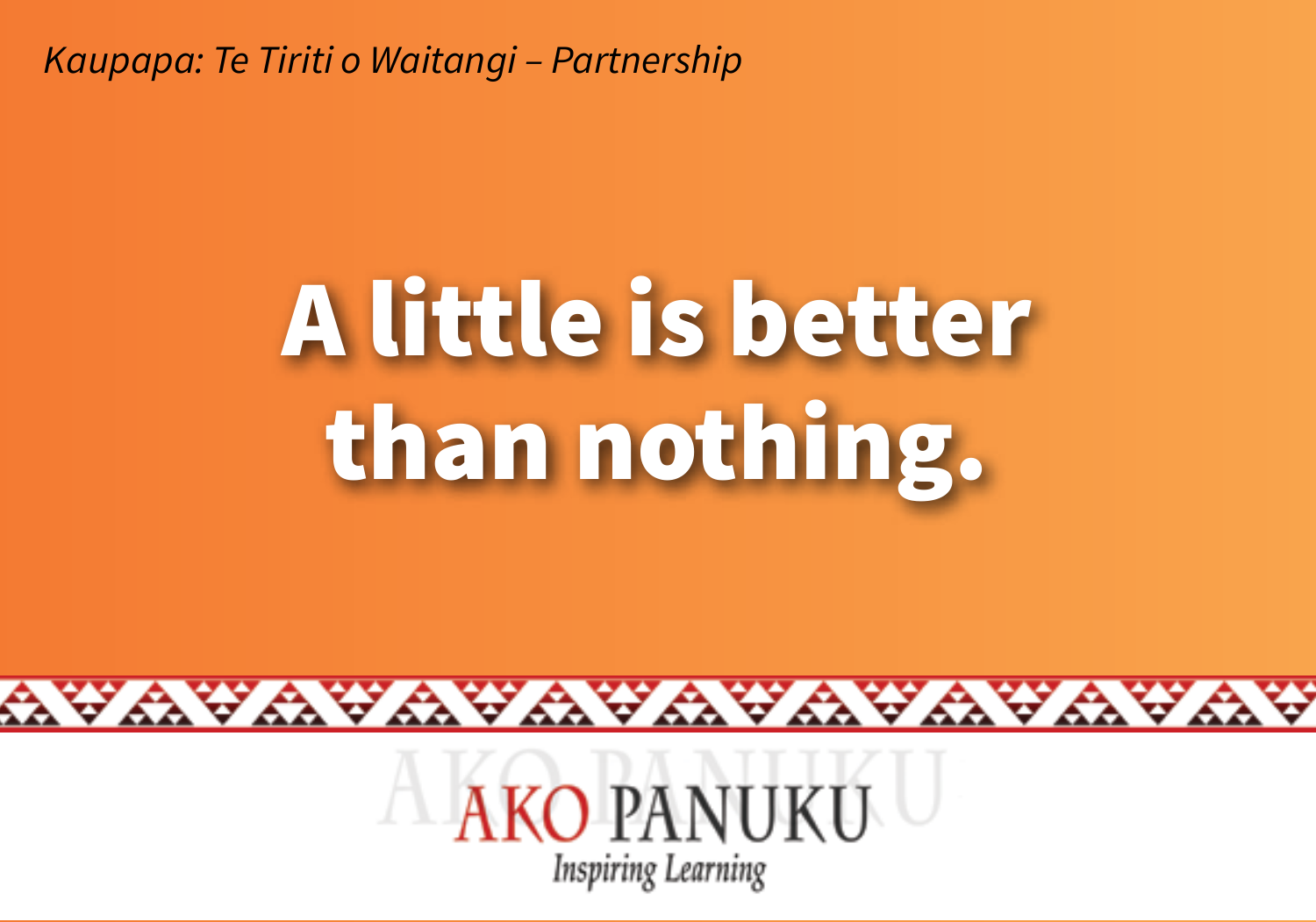# Haere taka mua, taka muri; kaua e whai.



WAYAYAYAYAYAYAYA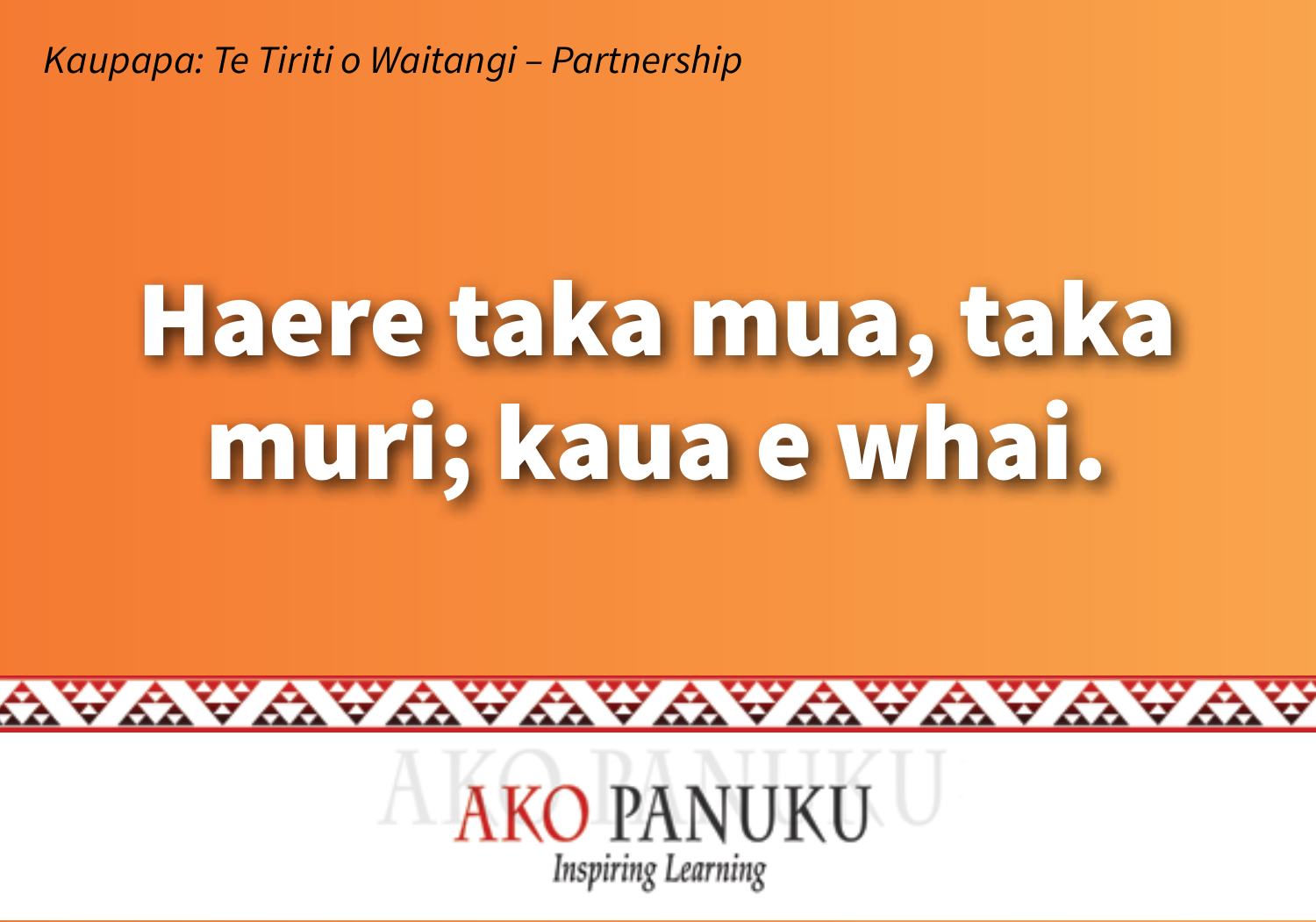#### Be a leader not a follower.



wawawawawawawawa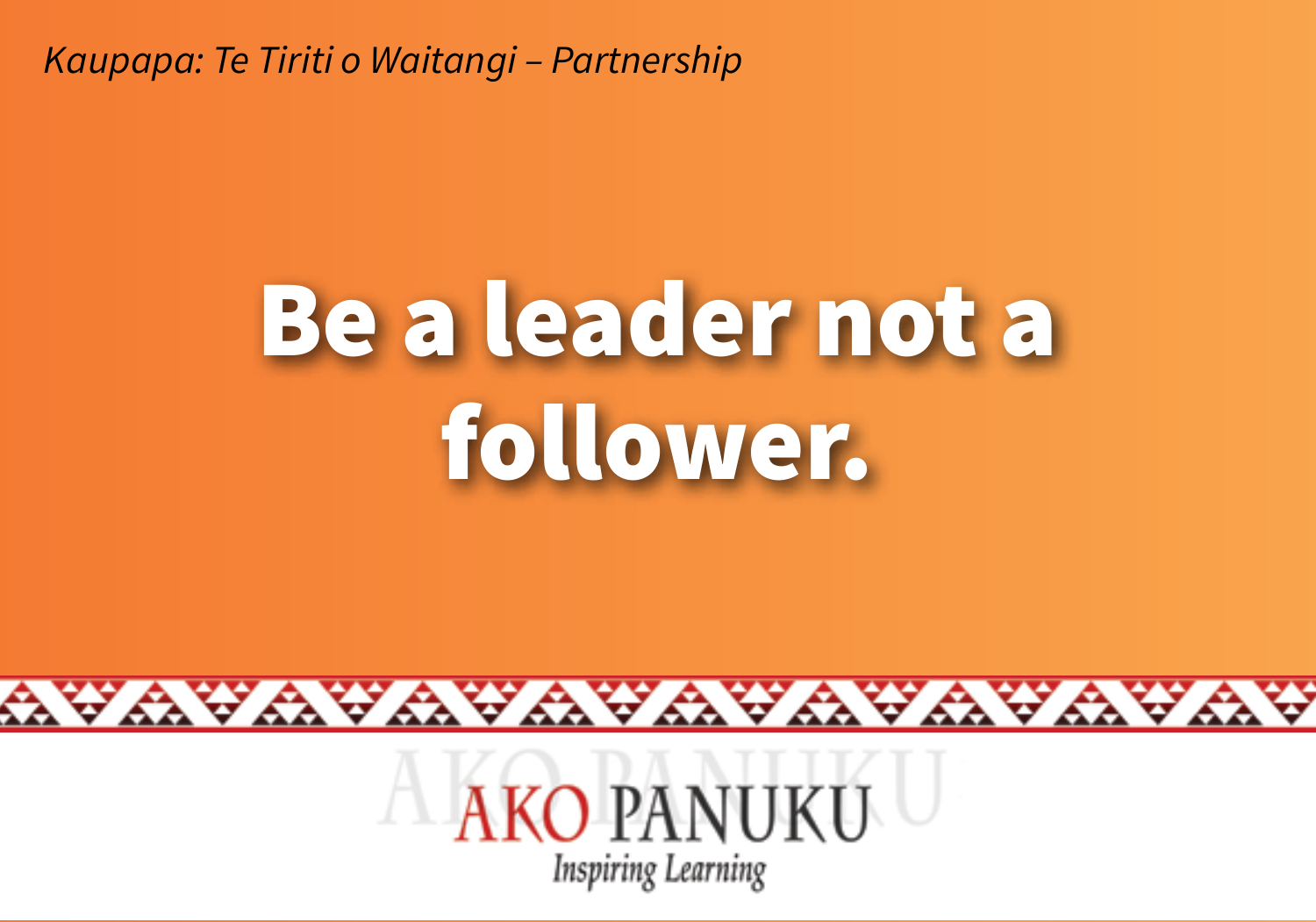#### Hei Whakapā mai ki a Ako Panuku

Waea: 07 308 6322 **Paetukutuku:** www.akopanuku.tki.org.nz Waea whakaahua: 07 929 5856 Īmēra: akopanuku@haemata.co.nz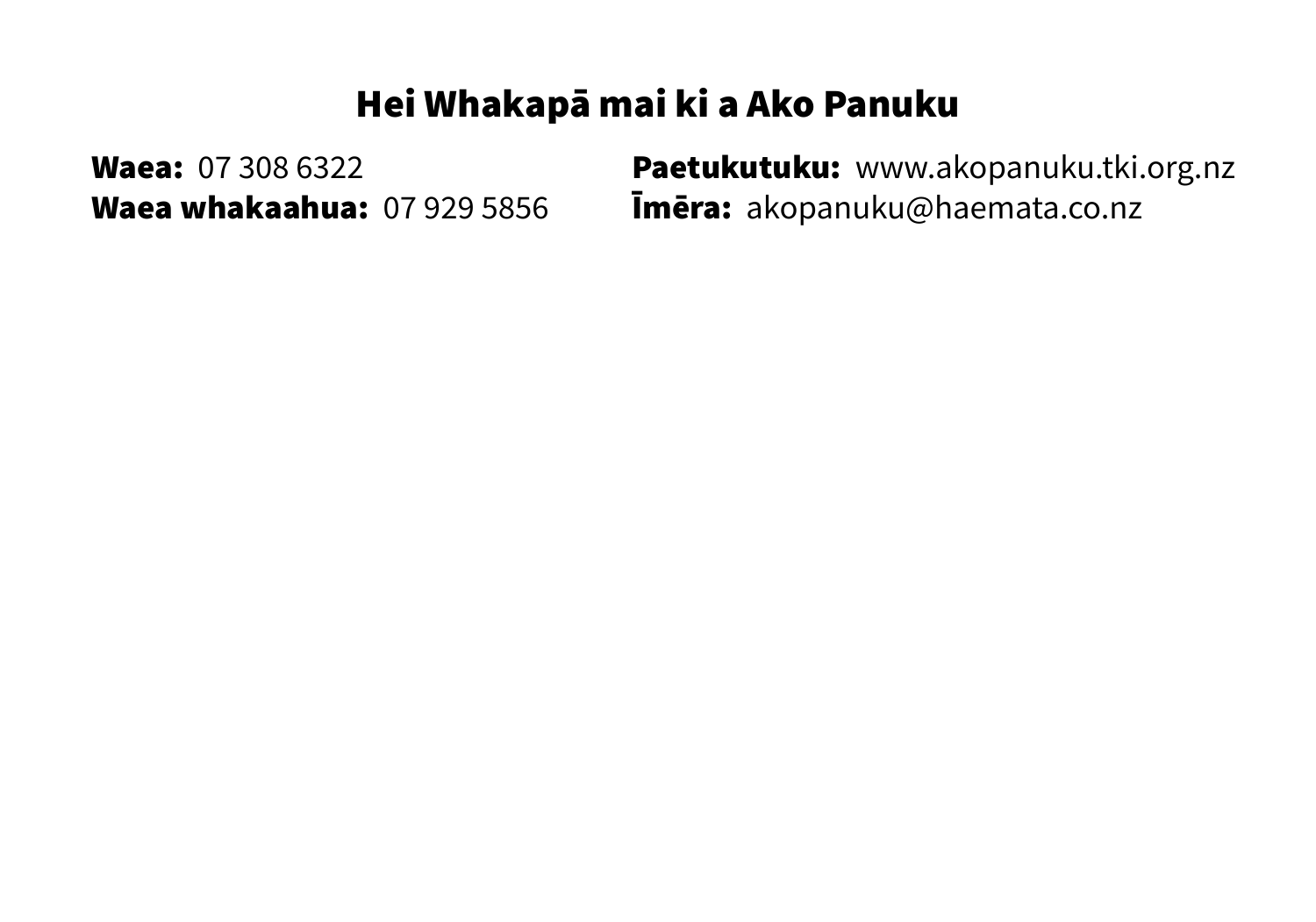| Whakataukī                                  | <b>Meaning</b>                                 | Treaty of Waitangi - partnership                                                                                                                                                                       |
|---------------------------------------------|------------------------------------------------|--------------------------------------------------------------------------------------------------------------------------------------------------------------------------------------------------------|
| Ko tā te rangatira kai, he kōrero.          | The food of leaders is discussion.             | We can find nourishment in our learning<br>and understanding of the Treaty. Through<br>discussion and rigorous debate we can discover<br>its implications for our modern society.                      |
| Me he manawa tītī.                          | Be stout of heart like the tītī.               | Through perseverance in knowing and<br>understanding the principle of partnership in<br>the Treaty, we can truly move forward.                                                                         |
| Mō tātou, ā, mō ngā uri<br>ā muri ake nei   | For us and for the generations<br>that follow. | The efforts we put in today for ourselves will<br>benefit all those who follow.                                                                                                                        |
| Tūwhitia te hopo, mairangitia<br>te angitū! | Feel the fear and do it anyway!                | Use any anxiety caused - in learning and<br>teaching te reo and tikanga Māori - as a way<br>to create a classroom culture of persistence,<br>tenacity and self-determination.                          |
| He pai ake te iti i te kore.                | A little is better than nothing.               | Any efforts towards the acknowledgement<br>of the mana of the indigenous language<br>and culture of Aotearoa is better than not<br>appreciating its significance at all.                               |
| Haere taka mua, taka muri;<br>kaua e whai.  | Be a leader not a follower.                    | Take the initiative to learn about the<br>indigenous nation of Aotearoa to create<br>and enhance a culture of empathy in your<br>classroom and school. Encourage and<br>support others to do the same. |

<del>yavavavavavavavavavavavavava</del>